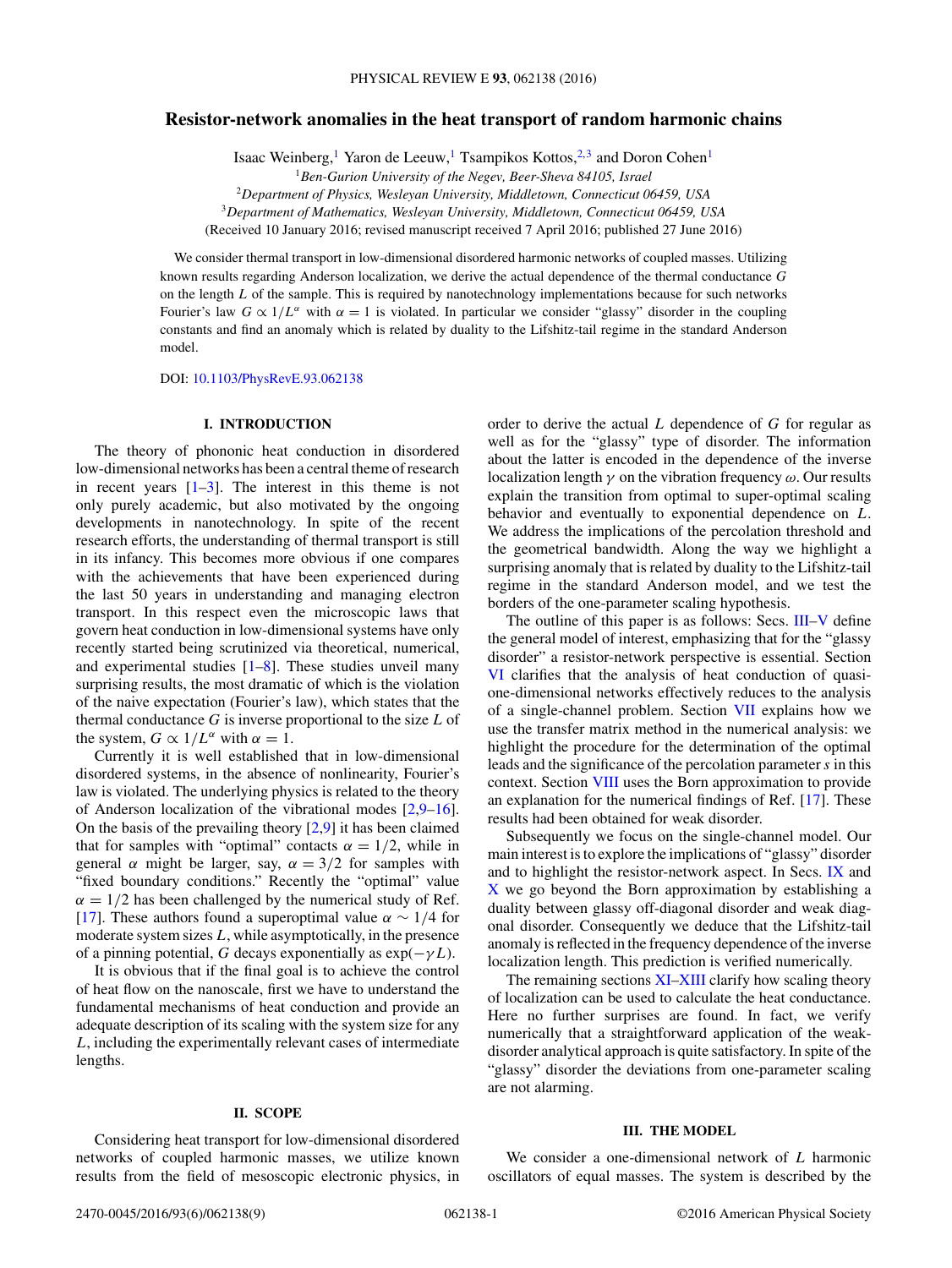<span id="page-1-0"></span>Hamiltonian

$$
\mathcal{H} = \frac{1}{2}P^T P + \frac{1}{2}Q^T W Q, \qquad (1)
$$

where  $Q^T \equiv (q_1, q_2, \dots, q_N)$ , and  $P^T \equiv (p_1, p_2, \dots, p_N)$  are the displacement coordinates and the conjugate momenta. The real symmetric matrix *W* is determined by the spring constants. Its off-diagonal elements  $W_{nm} = -w_{nm}$  originate from the coupling potential (1/2)  $\sum_{m,n} w_{nm}(q_n - q_m)^2$ , while its diagonal elements contain an additional optional term that originates from a pinning potential  $(1/2) \sum_{n} v_n q_n^2$  that couples the masses to the substrate. Accordingly  $W_{nn} = v_n + \sum_m w_{nm}$ . For a chain with near-neighbor transitions we use the simplified notation  $w_{n+1,n} \equiv w_n$ .

In general the interest is in quasi-one-dimensional networks, for which  $W$  is a banded matrix with  $1+2b$  diagonals. For  $b = 1$  the near-neighbor hopping implies a single-channel system. For  $b > 1$  the dispersion relation (see Sec. VI) has several branches, which is like having a multichannel system. The heat conduction of such networks has been investigated numerically in Ref. [\[17\]](#page-7-0), with puzzling findings that have not been explained theoretically. We shall see that the essential physics can be reduced to single channel  $(b = 1)$  analysis. We would like to consider not only a weakly disordered network, but also the implications of "glassy" disorder as defined below.

#### **IV. THE DISORDER**

Both  $w_{nm}$  and the  $v_n$  are assumed to be random variables. The diagonal disorder due to the pinning potential is formally like that of the standard Anderson model with some variance  $\sigma_{\parallel}^2 \equiv \text{var}(v)$ . The off-diagonal disorder of the couplings might be weak with some variance  $\sigma_{\perp}^2 = \text{var}(w)$ , but more generally it can reflect the glassiness of the network. By "glassy disorder" we mean that the coupling *w* has an exponential sensitivity to physical parameters. For *random barrier* statistics  $w \propto e^{-B}$ , where *B* is uniformly distributed within  $[0, \sigma]$ , accordingly

$$
P(w) \propto \frac{1}{w} \left( e^{-\sigma} < \frac{w}{w_c} < 1 \right). \tag{2}
$$

For *random distance* statistics  $w \propto e^{-R}$ , where *R* is implied by Poisson statistics. The probability distribution in the latter case is

$$
P(w) = \frac{s}{w_c^s} w^{s-1} \ (w < w_c), \tag{3}
$$

where *s* is the normalized density of the sites. Large *s* is like regular weak disorder, while small *s* implies glassy disorder that features log-wide distribution (couplings distributed over several orders of magnitude). The case  $s = 0$  with an added lower cutoff formally corresponds to "random barriers."

## **V. RESISTOR-NETWORK PERSPECTIVE**

It is useful to notice that the problem of phononic heat conduction in the absence of a pinning potential is formally equivalent to the analysis of a rate equation, where the spring constants are interpreted as the rates  $w_{nm}$  for transitions between sites *n* and *m*. Optionally it can be regarded as a resistor network problem where  $w_{nm}$  represent connectors. We define  $w_0$  as the effective hopping rate between sites.

We later justify that it should be formally identified with the *conductivity* of the corresponding resistor network.

The detailed numerical analysis in the subsequent sections concerns the  $b = 1$  chain, for which the "serial addition" rule implies that  $w_0$  equals the harmonic average. For the "random" distance" disorder of Eq.  $(3)$  we get

$$
w_0 = \left[ \left\langle \frac{1}{w} \right\rangle \right]^{-1} = (s > 1) \left[ \frac{s-1}{s} \right] w_c.
$$
 (4)

For  $s < 1$  the network is no longer percolating, namely,  $w_0 = 0$ . In the present context  $w_0$  determines the speed of sound (see below).

For the later analysis we need also the second moment of the couplings. For  $s > 2$  one obtains

$$
\left\langle \left(\frac{1}{w}\right)^2 \right\rangle_{s>2} = \left[\frac{s}{s-2}\right] \left(\frac{1}{w_c}\right)^2. \tag{5}
$$

Hence the variance is  $\{s/[((s-1)^2(s-2)]\}w_c^{-2}$ . For  $s < 2$  the second moment diverges. But for a particular realization the sample-specific result is finite and depends on the effective lower cutoff  $\delta w$  of the distribution. The number  $\mathcal{N} \equiv w_c/\delta w$ reflects the finite size of the sample, and we get the sample-size dependent result

$$
\left\langle \left(\frac{1}{w}\right)^2 \right\rangle_{s<2} = \frac{s}{2-s} [N^{2-s} - 1] \left(\frac{1}{w_c}\right)^2.
$$
 (6)

As we go from *s >* 2 to *s <* 2 the dependence of the variance on *s* has a crossover from power law to exponential. We shall see later that this crossover is reflected in the localization length of the eigenstates.

## **VI. THE SPECTRUM**

The eigenvalues  $\lambda_k$  are determined via diagonalization  $WQ = \lambda Q$ , from which one deduces the eigenfrequencies via  $\lambda_k = \omega_k^2$ . In the absence of disorder the eigenmodes are Bloch states with

$$
\lambda_k = 2w_0 \sum_{r=1}^b [1 - \cos(rk)] \equiv \omega_k^2, \qquad (7)
$$

where  $k$  is the associated wave number. For a single-channel  $\lambda = 2w_0(1 - \cos k) \approx w_0 k^2$ , where the small-*k* approximation holds close to the band floor. With disordered couplings, but in the absence of a pinning potential, the lowest eigenvalue is still  $\lambda_0 = 0$ , which corresponds to the trivial extended state  $Q = (1, 1, \ldots, 1)^T$ , which is interpreted as the ergodic state in the context of rate equations. All higher eigenstates are exponentially localized and are characterized by a spectral density  $\rho(\omega)$ .

In Fig. [1](#page-2-0) we provide a numerical example considering a  $b = 5$  quasi-one-dimensional sample. The dispersion relation Eq. (7) has five branches. The support of the first, third, and fifth ascending branches is indicated in the figure. *It is important to observe that at the bottom of the band a single channel-approximation is most appropriate.* Hence within the framework of the Debye approximation the dispersion at the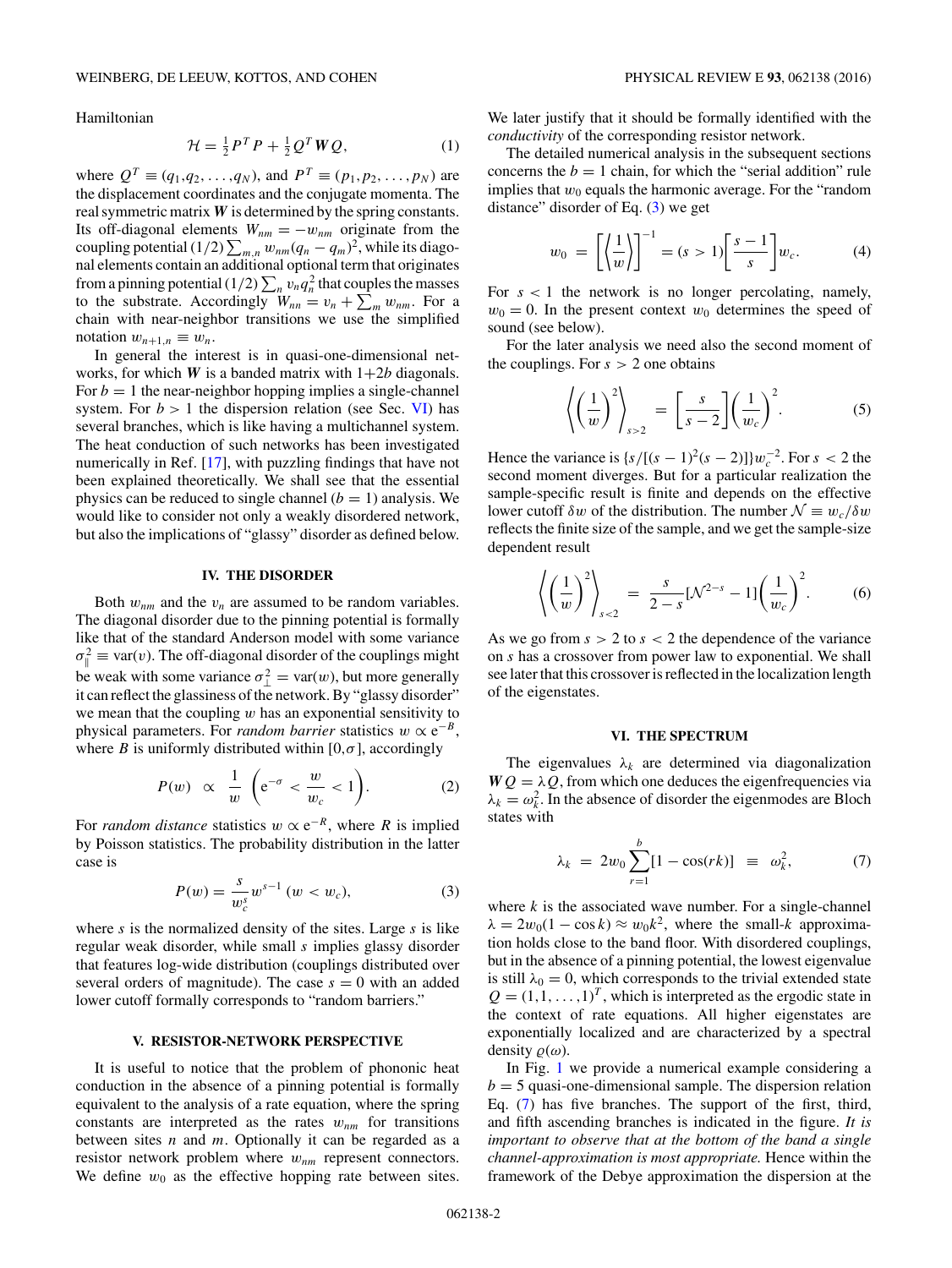<span id="page-2-0"></span>

FIG. 1. The participation numbers (PN) [\[18\]](#page-7-0) of the eigenstates of a conservative banded matrix are plotted against their eigenvalues *λ*. The  $0 < |m - n| \le b$  elements of *W* are random numbers  $w \in [1 - \zeta, 1 + \zeta]$  (box distribution). The values of  $\zeta$  are indicated in the legend (note that the numerics of Ref. [\[17\]](#page-7-0) corresponds to  $\zeta = 0.5$ ). The number of bands is  $b = 5$ , and the length of the sample is  $N = 1000$  with periodic boundary conditions. The support of the clean-ring channels is indicted by the lower horizontal lines. We observe the gradual blurring of the nondisordered band structure. All the eigenstates that have large PN reside in the lower part of the spectrum and belong to a single channel.

bottom of the band is always

$$
\omega \approx ck \qquad [Debye]. \tag{8}
$$

For *b* = 1 the speed of sound is  $c = \sqrt{w_0}$ , while for *b* $\gg$  1 it is easily found that

$$
c \approx [(1/3)b^3]^{1/2} \sqrt{w_0}.
$$
 (9)

Either way the low-frequency spectral density is constant, namely,

$$
\rho(\omega) \approx \frac{L}{\pi c}.\tag{10}
$$

The effect of weak disorder on this result is negligible.

# **VII. LOCALIZATION**

The disorder significantly affects the eigenmodes: rather than being extended as assumed by Debye, they become exponentially localized. We use the standard notation  $\gamma(\omega)$  for the inverse localization length. Considering a single-channel  $(b = 1)$  system it is defined via the asymptotic dependence of the transmission *g* on the length *L* of the sample. Namely,

$$
\gamma(\omega) = -\lim_{L \to \infty} \frac{1}{2} \frac{\langle \ln(g) \rangle_{\omega}}{L},\tag{11}
$$

where  $\langle \cdots \rangle$  indicates an averaging over disorder realizations. The notion of transmission is physically appealing here, because we can regard *W* as the Hamiltonian of an electron in a tight binding model. The transmission can be calculated from the transfer matrix *T* of the sample:

$$
g = \frac{4|\sin(k)|^2}{|T_{21} - T_{12} + T_{22}\exp(ik) - T_{11}\exp(-ik)|^2},\quad(12)
$$

where

$$
T = \prod_{n=1}^{n=L} \begin{pmatrix} \frac{\lambda - (v_n + w_n + w_{n+1})}{w_{n+1}} & -\frac{w_n}{w_{n+1}} \\ 1 & 0 \end{pmatrix}.
$$
 (13)

Above it is assumed that the sample is attached to two nondisordered leads. Optimal coupling requires the hopping rates there to be all equal to the "conductivity"  $w_0$ , meaning the same speed of sound. This observation has been verified

numerically; see Fig. 2. We see that it is the resistor-network harmonic average and not the algebraic average that determines the optimal coupling.

In Fig. [3](#page-3-0) we display an example for the calculation of *γ* versus *s*. Well-defined results are obtained for *s >* 2 where the second moment Eq.  $(5)$  is finite. In the next section we shall derive a naive Born approximation for *γ* . This is displayed in Fig. [3](#page-3-0) too as a dashed line. The estimate is based on analytical ensemble-average of var $(1/w)$  and therefore diverges as  $s = 2$ is approached from above. In the range  $1 < s < 2$  the second moment [Eq. [\(6\)](#page-1-0)] is ill-defined (sample-specific). Given an individual sample the Born approximation can be used with sample-variance (which is always finite) and provide a rough estimate. The typical result in this range is expected to depend exponentially on *s* as implied by Eq. [\(6\)](#page-1-0). This expected dependence is indeed observed. For *s <* 1 the *s* dependence of  $\gamma$  is completely ill-defined: the chain is nonpercolating in the  $L \rightarrow \infty$  limit, and the contact optimization procedures becomes meaningless.



FIG. 2. The average transmision  $\langle g \rangle$  as a function of the hopping rate  $w_{\text{lead}}$  within the leads. The calculation is done for  $L = 50$ disordered sample, where the  $w_n$  are distributed according to Eq. [\(2\)](#page-1-0) with  $\sigma = 10$  at  $k = 0.028\pi$ . The algebraic and the harmonic mean values of the  $w_n$  are indicated by vertical dotted and dashed lines, respectively.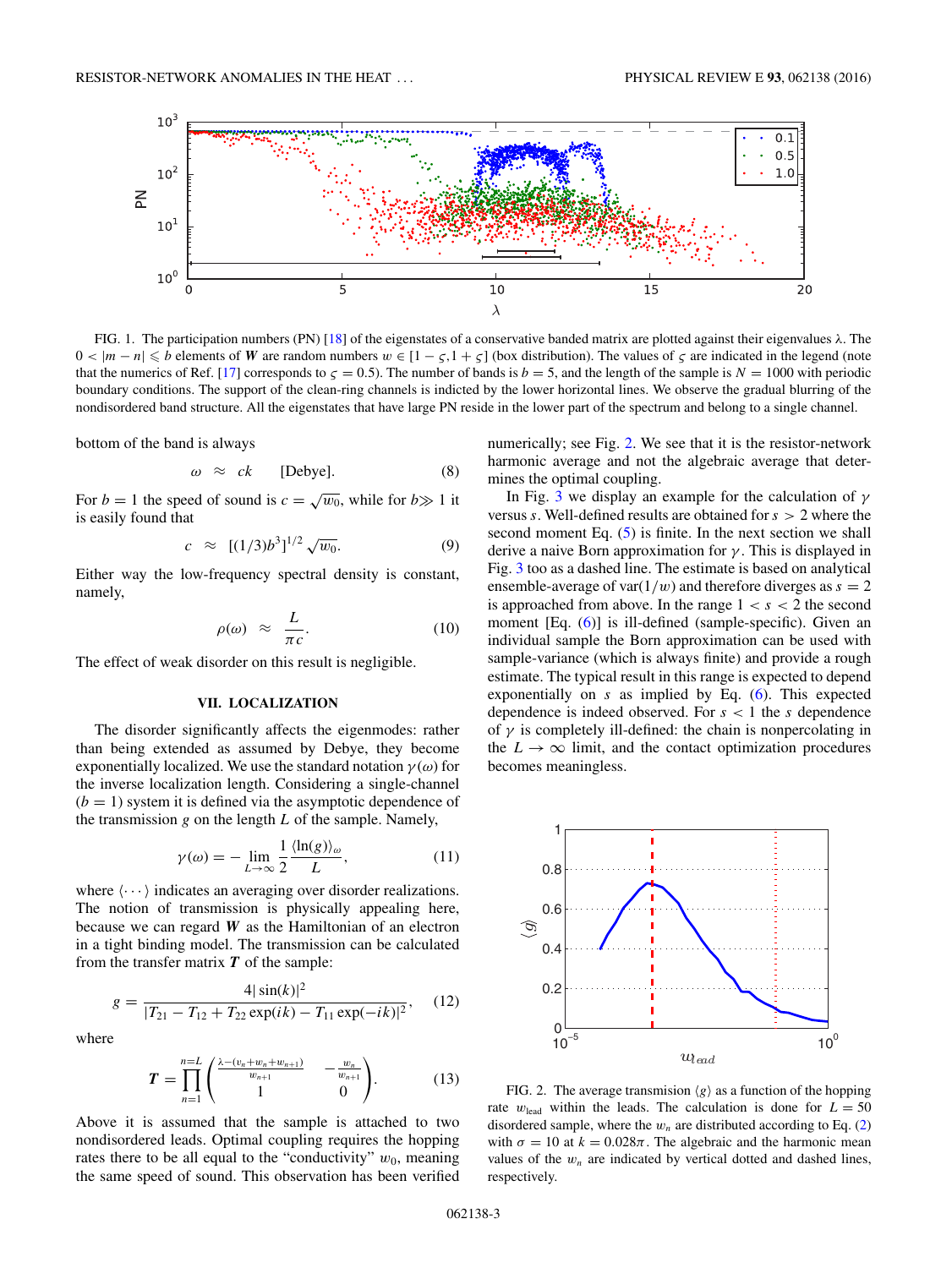<span id="page-3-0"></span>

FIG. 3. The inverse localization length *γ* for the *random distance* disorder of Eq. [\(3\)](#page-1-0) versus *s*. Solid line with diamonds is for the nonoptimized ( $w_{\text{lead}} = w_c$ ) results. Thick solid line with squares is for the optimized ( $w_{\text{lead}} = w_0$ ) results in the range  $s > 1$ , where  $w<sub>0</sub>$  is finite. The tangent thin solid line has been fitted in the range  $1 < s < 2$  where Eq. [\(6\)](#page-1-0) is expected to hold. The naive Born approximation Eq.  $(15)$  is illustrated by dashed line in the range  $s > 2$ . The numerical results here and in the next figures are based on the transfer matrix method (symbols), with several hundreds of realizations up to  $L \sim 10^4$ .

### **VIII. BORN APPROXIMATION**

In the absence of disorder *W* describes hopping with some rate  $w_0$ , and the eigenstates are free waves labeled by  $k$ . With disorder the  $w_0$  of the unperturbed Hamiltonian is loosely defined as the average *w*. Later we shall go beyond the Born approximation and will show that it should be the harmonic average (as already defined previously). The disorder couples states that have different *k*. For diagonal disorder ("pinning") the couplings are proportional to the variance of the diagonal elements,  $|W_{k,k'}|^2 = (1/L)\text{var}(v)$ . For off-diagonal disorder (random spring constants) the couplings are proportional to the variance of the off-diagonal elements and depend on *b* and on *k* too:

$$
\overline{|W_{k',k}|^2} = \frac{\text{var}(w)}{L} \sum_{r=1}^{b} [2\sin(rk'/2) \cdot 2\sin(rk/2)]^2.
$$

It follow that for small *k* we have  $|W_{k,k'}|^2 \propto b^5 \sigma_\perp^2 k^4$ .

The Fermi Golden Rule (FGR) picture implies that the scattering rate is  $\tau^{-1} = 2\pi \varrho(\omega) |W_{k',k}|^2$ . The Born approximation for the mean free path is  $\ell = [d\lambda/dk]\tau$ , where the expression in the square brackets is the group velocity in the electronic sense  $(\lambda)$  is like energy). The Debye approximation implies  $d\lambda/dk \approx 2[c^2]k$ . The inverse localization length is  $\gamma = (2\ell)^{-1}$ . From here (without taking the small *k* approximation) it follows that

$$
\gamma(\omega) \approx \frac{1}{8} \left[ \frac{9}{b^6} \right] \left( \frac{\sigma_{\parallel}}{w_0} \right)^2 \left[ \frac{1}{\sin(k)} \right]^2 \tag{14}
$$

$$
+\frac{1}{8}\left[\frac{9}{5b}\right]\left(\frac{\sigma_{\perp}}{w_0}\right)^2\left[2\tan\left(\frac{k}{2}\right)\right]^2,\qquad(15)
$$

where the prefactors in the square brackets assume  $b \gg 1$  and should be replaced by unity for  $b = 1$ . In the absence of pinning the localization length diverges ( $\gamma \propto k^2$ ) at the band floor, as assumed by Debye. This behavior is demonstrated in Fig. [4](#page-4-0) and Fig. [5](#page-4-0) for two types of glassy disorder. The deviations from Eq.  $(15)$  will be explained in the next section.

#### **IX. BEYOND BORN**

The Born approximation has assumed weak disorder. Here we would like to consider the more general case of glassy disorder. For this purpose, as in [\[19\]](#page-7-0), we write the equation  $W\psi = \lambda \psi$  for the eigenstates as a map of a single variable  $r_n = \psi_n / \psi_{n-1}$ , namely,  $r_{n+1} = -R_n / r_n - A_n$ , where  $R_n = w_{n-1}/w_n$ , and  $A_n = (\lambda - v_n - w_n - w_{n-1})/w_n$ . In the case of diagonal disorder it takes the from

$$
r_{n+1} = -\frac{1}{r_n} - \epsilon + f_n, \tag{16}
$$

where  $f_n = v_n/w_0$  is the scaled disorder and

$$
\epsilon = \frac{\lambda}{w_0} - 2 \equiv -2\cos(k) \tag{17}
$$

is the scaled energy measured from the center of the band. Without the random term  $f_n$  this map has a fixed point that is determined by the equation  $r^2 + \epsilon r + 1 = 0$ , with elliptic solution for  $\epsilon \in [-2,2]$ . The random term is responsible for having a nonzero inverse localization length  $\gamma = -\langle \ln(r) \rangle$ . The Born approximation Eq.  $(14)$  is written as

$$
\gamma \approx \frac{1}{8} \frac{\text{var}(f)}{[1 - (\epsilon/2)^2]} = \frac{1}{8} \frac{\text{var}(f)}{[\text{sin}(k)]^2}.
$$
 (18)

This standard estimate does not hold close to the band edge  $\epsilon_0 = -2$ , which can be regarded as an anomaly [\[19\]](#page-7-0). Closeness to the band edge means that  $|\epsilon - \epsilon_0|$  becomes comparable with the kinetic energy  $\gamma^2$ . Hence the so-called Lifshitz tail region is  $|\epsilon - \epsilon_0| < \epsilon_c$  with  $\epsilon_c = [\text{var}(f)]^{2/3}$ . Optionally this energy scale can be deduced by dimensional analysis. In the Lifshitz tail region the inverse localization length has finite value  $\gamma \sim \sqrt{\epsilon_c}$ . An analytical expression can be derived using white-noise approximation (see the appendix for details):

$$
\gamma = \left[\frac{1}{2}\text{var}(f)\right]^{\frac{1}{3}}\mathcal{K}\{[2\text{var}(f)^2]^{-\frac{1}{3}}k^2\}.
$$
 (19)

Outside of the Lifshitz tail region this expression reduces back to Eq. (18). To be more precise, if we want to take the exact dispersion into account an *ad hoc* improvement of Eq. (19) would be to to replace  $k^2$  by  $[\sin(k)]^2$ . But our interest is in small *k* values, for which this improvement is not required in practice: this has been confirmed numerically (not displayed).

## **X. DUALITY**

We now turn to consider the glassy disorder due to the dispersion of the  $w_n$ . Here we cannot trust the Born approximation because a small parameter is absent. However, without any approximation we can write the map in the form

$$
r_{n+1} = R_n \left( 1 - \frac{1}{r_n} \right) + 1 - \frac{\lambda}{w_n}.
$$
 (20)

For  $\lambda = 0$  the zero momentum state is a solution as expected, irrespective of the disorder: the randomness in  $R_n$  is not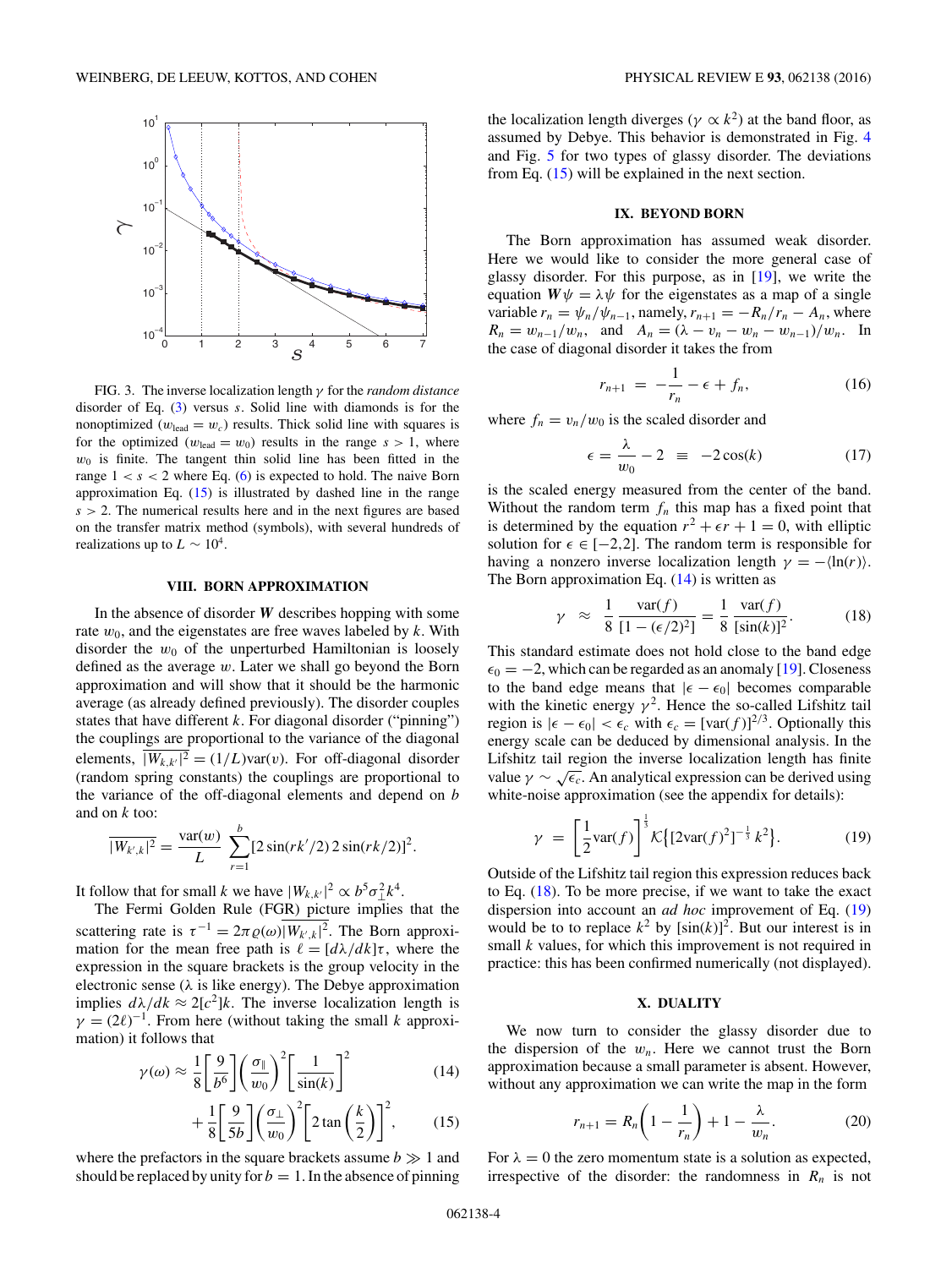<span id="page-4-0"></span>

*barrier* disorder of Eq. [\(2\)](#page-1-0) with  $\sigma = 5,10,15$  from up to down. Pure off-diagonal disorder is assumed. The numerical results based on the transfer matrix method (circles) are compared with those that are generated by the map [Eq.  $(20)$ ] with the approximation  $R_n = 1$ . The naive Born estimate  $[Eq. (15)]$  $[Eq. (15)]$  $[Eq. (15)]$  is illustrated by dashed red line, while the blue dashed-dotted line is based on the improved estimate with Eq.  $(23)$ . Here we consider the distribution of Eq.  $(2)$  for which both estimates coincide identically, therefore a small shift has been inserted artificially so the two lines could be discern. The inverse localization length *γ* is overestimated as *k* becomes larger due to the Lifshitz tail anomaly. The solid blue line is based on Eq. [\(24\)](#page-5-0) with no fitting parameters.



FIG. 5. The inverse localization length *γ* vs *k* for the *random distance* disorder of Eq. [\(3\)](#page-1-0) with  $s = 4$ . The symbols and lines are the same as in Fig. 4. Note that the "dual Born" approximation cannot be resolved from its improved version Eq. [\(24\)](#page-5-0). Here we consider the distribution of Eq.  $(3)$  for which the duality implies *k* dependence that *does not coincide* with that of the naive Born approximation.

effective in destroying the  $r = 1$  fixed point. Therefore, for small  $\lambda$ , we can set without much error  $R_n = 1$ . The formal argument that justifies this approximation is based on the linearization  $(r_{n+1} - 1) = R_n(r_n - 1)$  and the observation that the product  $R_1R_2R_3 \cdots$  remains of order unity. In Fig. 4 and Fig. 5 we verify numerically that setting  $R_n = 1$  does not affect the determination of *γ* .

Having established that Eq. [\(20\)](#page-3-0) with  $R_n = 1$  in a valid approximation, we realize that it reduces to Eq.  $(16)$ , with zero-average random term

$$
f_n = -\lambda \bigg( \frac{1}{w_n} - \frac{1}{w_0} \bigg). \tag{21}
$$

This random term corresponds to the diagonal disorder of the standard Anderson model. Consequently, the implied definition of  $\epsilon$  via Eq. [\(17\)](#page-3-0) justifies the identification of the *harmonic* average  $w_0$  as the effective coupling.

We observe that there is an *emergent* small parameter, namely, the dispersion of  $f$ , which is proportional to  $\lambda$ irrespective of the glassiness. Thus we have deduced a *duality* between "strong" glassy off-diagonal disorder and the "weak" diagonal disorder. In the context of the dual problem we can use the Born approximation [Eq. [\(18\)](#page-3-0)] with

$$
\text{var}(f) = \left[2\sin\left(\frac{k}{2}\right)\right]^2 w_0^2 \text{ var}\left(\frac{1}{w}\right),\tag{22}
$$

leading to Eq. [\(15\)](#page-3-0) but with two important modifications with respect to FGR-based derivation: (i) we realize that  $w_0$  should be the harmonic average, as conjectured in the introduction; (ii) we realize that the dispersion for off-diagonal disorder should be redefined as follows:

$$
\sigma_{\perp}^2 := w_0^4 \operatorname{var}\left(\frac{1}{w}\right). \tag{23}
$$

For the log-box distribution the FGR definition  $\sigma_{\perp}^2 = \text{var}(w)$ and the revised definition [Eq. (23)] provide exactly the same result. But for *random distance* disorder the two prescriptions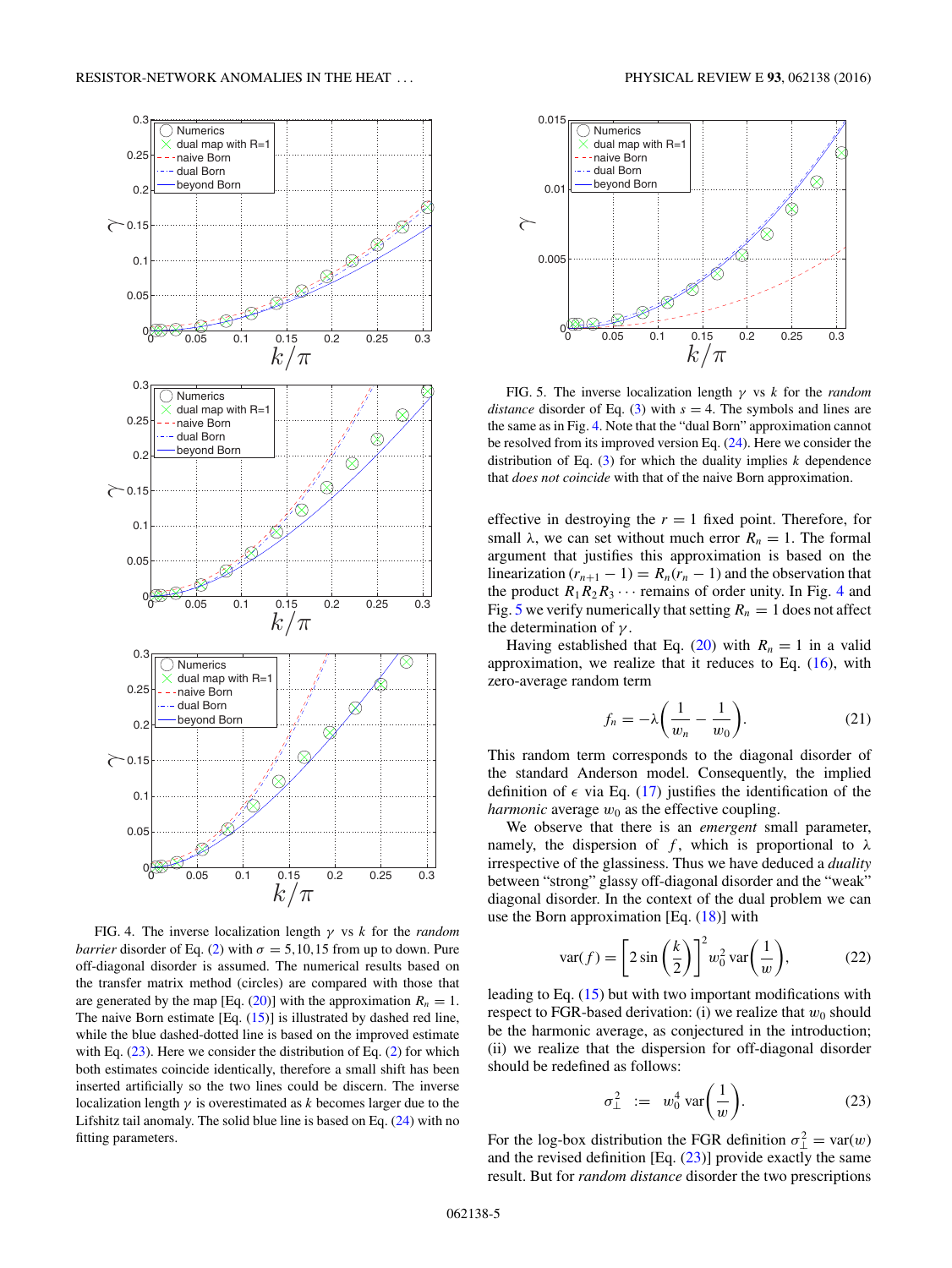<span id="page-5-0"></span>differ enormously. This is demonstrated in Fig. [4](#page-4-0) and Fig. [5,](#page-4-0) where we present our numerical results together with the theoretical predictions.

Having adopted the revised definition Eq.  $(23)$ , we still see in Fig. [4](#page-4-0) and Fig. [5](#page-4-0) that the inverse localization length *γ* is over-estimated as *k* becomes larger. We can trace the origin of this discrepancy to the Lifshitz anomaly in the Anderson model. The condition  $|\epsilon - \epsilon_0| < \epsilon_c$  translates into  $\lambda > w_0^{-3}$ [var(1*/w*)]<sup>-2</sup>. Thus the anomaly develops not at the band floor but as we go up in *ω*, where the inverse localization length becomes  $\gamma \propto \omega^{4/3}$  instead of  $\gamma \propto \omega^2$ . To verify that this is indeed the explanation for the deviation we base our calculation on Eq. [\(19\)](#page-3-0):

$$
\gamma \approx \left[\frac{1}{2} \left(\frac{\sigma_{\perp}}{w_0}\right)^2 k^4\right]^{\frac{1}{3}} \mathcal{K} \left\{ \left[2 \left(\frac{\sigma_{\perp}}{w_0}\right)^4 k^2\right]^{-\frac{1}{3}} \right\}.
$$
 (24)

The anomaly appears whenever the argument of  $\mathcal{K}(E)$  is small, meaning large *k* rather than small *k*. The validity of this formula is numerically established in Fig. [4](#page-4-0) and Fig. [5](#page-4-0) with no fitting parameters. We note that a slightly better version of Eq. (24) can be obtained by replacing the *k* by appropriate trigonometric functions as implied by the remarks after Eq.  $(19)$  and Eq.  $(22)$ . But the numerical accuracy is barely affected by such an improvement.

## **XI. THE AVERAGE TRANSMISSION**

For the calculation of the heat transport we have to know what is  $g(\omega) \equiv \langle g \rangle_{\omega}$ . Given  $\gamma$  the common approximation is  $\langle g \rangle \approx e^{-(1/2)\gamma L}$ . But in fact this asymptotic approximation can be trusted only for very long samples. More generally, assuming weak disorder, the following result can be derived [\[20–22\]](#page-8-0):

$$
\langle g \rangle = \int_0^\infty du \, \frac{2\pi u \tanh(\pi u)}{\cosh(\pi u)} \, e^{-[(\frac{1}{4} + u^2)\gamma L]}.\tag{25}
$$

The question arises whether this relation can be trusted also in the case of a glassy disorder, where the one-parameter scaling assumption cannot be justified. This is tested in Fig. 6. For weak disorder (large *s*) the expected relation between the first and second moments of  $x = -\ln(g)$  is confirmed,  $var(x) = 2\langle x \rangle$ . For strong glassy disorder (small *s*) a clear deviation from this relation is observed.

Still we see in Fig. 6 (lower panel) that the failure of oneparameter scaling is not alarming for  $\langle g \rangle = \langle \exp[-x] \rangle$ . The exact calculation of the integral is the solid line, while the asymptotic result  $exp[-(1/2)\langle x \rangle]$  is indicated by the dashed line. Note that the latter implies  $\langle g \rangle = \exp[(1/4)\langle \ln(g) \rangle]$ . We realize that the asymptotic approximation might be poor, but the exact calculation using Eq.  $(25)$  is quite satisfactory.

# **XII. HEAT CONDUCTANCE**

Following Refs.  $[2,9,11]$  the expression for the rate of heat flow from a lead that has temperature  $T_H$  to a lead that has temperature  $T_C$  is

$$
\dot{Q} = \frac{T_H - T_C}{2} \int_0^\infty \frac{d\omega}{\pi} \mathcal{T}(\omega) \equiv G (T_H - T_C). \tag{26}
$$



FIG. 6. Testing one parameter scaling for glassy disorder. The variance of  $\ln(g)$  (upper panel) and the log of the average  $-\ln\langle g \rangle$ (lower panel) are plotted against the scaling parameter − ln(*g*). The calculation is done for the *random distance* disorder of Eq. [\(3\)](#page-1-0) with  $s = 15$  (blue diamonds) and  $s = 1.2$  (red squares). The solid line is the standard one-parameter scaling prediction for weak disorder, and the dashed line is its asymptotic approximation. One observes that an anomaly develops as the disorder becomes glassy.

Here  $\mathcal{T}(\omega)$  is a complicated expression that reflects the transmission of the sample. If we were dealing with incoherent or nonlinear transport [\[23\]](#page-8-0), it would be possible to justify the Ohmic expression  $T(\omega) = \ell/L$ , where  $\ell$  is the inelastic mean free path. But we are dealing with an isolated harmonic chain, therefore  $T(\omega)$  is determined by the couplings of the eigenmodes to the heat reservoirs at the left and right leads. In analogy to mesoscopics studies [\[2,9\]](#page-7-0) one can argue that

$$
\mathcal{T}(\omega) \approx g(\omega) \mathcal{T}^{(0)}(\omega), \tag{27}
$$

where  $T^{(0)}(\omega)$  refers to a nondisordered sample, and  $g(\omega)$  is the disordered averaged transmission. For "fixed boundary conditions"  $T^{(0)}(\omega) \sim \eta_0^2 \omega^2$ , where the damping rate  $\eta_0$ characterizes the contact point. In contrast, for "free boundary condition" one obtains  $\mathcal{T}^{(0)}(\omega) \approx 1$ , which is the most optimal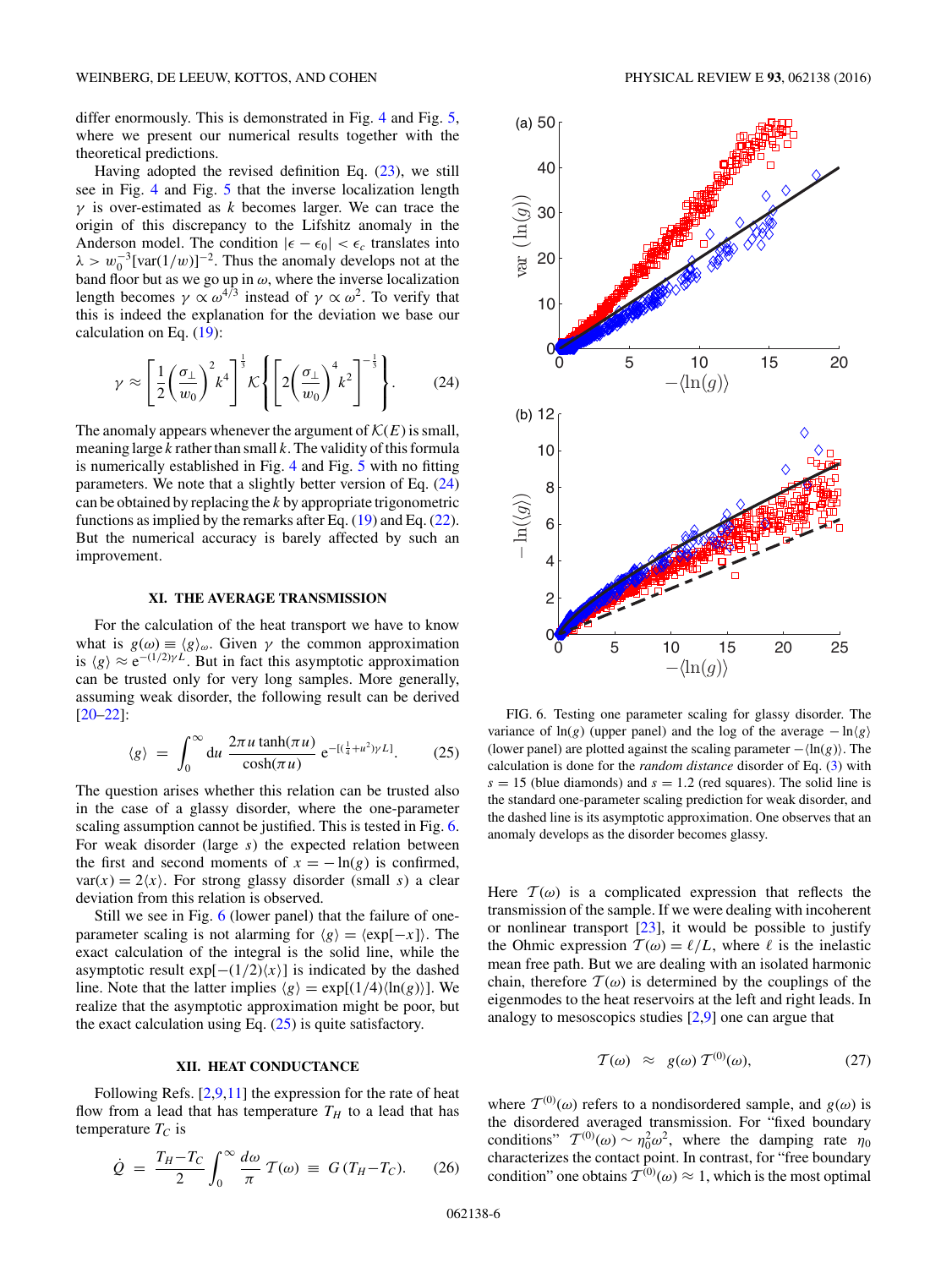<span id="page-6-0"></span>possibility. In the latter case

$$
G = \frac{c}{2} \int_0^\pi \frac{dk}{\pi} g(\omega_k). \tag{28}
$$

The standard approach is to use two *incompatible* approximations: On the one hand one uses the asymptotic estimate  $g(\omega) \sim e^{-(1/2)\gamma(\omega)L}$ , which holds for *long* samples for which  $\gamma L \gg 1$ . On the other hand one extends the upper limit of the integration to infinity, arguing that the major contribution to the integral comes from small *ω* values. In the absence of pinning  $\gamma(\omega) \propto \omega^2$ , hence by rescaling of the dummy integration variable it follows that the result of the integral integration variable it rollows that the result of the integral<br>is precisely  $\propto 1/\sqrt{L}$ . We shall discuss in the next paragraph the limitations of this prediction. Proceeding with the same logic we can ask what happens in the presence of a weak



FIG. 7. The heat conductance *G* as a function of *L* is calculated using Eq.  $(28)$  with Eq.  $(25)$ . For the black solid line with symbols we use  $\gamma(k)$  that is based on the numerical results that have been obtained for a *random barrier* disorder as in Fig. [4](#page-4-0) with  $\sigma = 1$ . For the blue solid line we use the Debye approximation for the density of states and extrapolate the initial  $\gamma \propto k^2$  dependence up to the cutoff  $k = \pi$ . On the lower panel we plot  $\sqrt{L}G$  as a function of  $L^{1/4}$  in order to highlight the  $\alpha = 1/2$  (dotted red) and the  $\alpha = 1/4$  (dashed red) asymptotic dependence for long and short samples, respectively. The black dotted line is  $G = 1$ .

pinning potential. Using a saddle-point estimate we get

$$
G \sim \frac{1}{\sqrt{L}} \exp[-(1/2)\gamma_0 L], \qquad (29)
$$

where  $\gamma_0$  is the minimal value of  $\gamma(\omega)$ . From Eq. [\(15\)](#page-3-0) with Eq. [\(14\)](#page-3-0) we deduce  $\gamma_0 \propto b^{-\eta}$ , with  $\eta = 7/2$ . This explains the leading exponential dependence on the length that has been observed in Ref. [\[17\]](#page-7-0). However, the above calculation fails in explaining the subleading *L* dependence that survives in the absence of pinning. Namely, it has been observed that instead of  $1/L^{\alpha}$  with  $\alpha = 1/2$  the numerical results are characterized by the super-optimal value  $\alpha \approx 1/4$ .

# **XIII. BEYOND THE ASYMPTOTIC ESTIMATE**

We now focus on the *L* dependence that survives in the absence of a pinning potential. As already noted, deviation absence of a pinning potential. As already noted, deviation from the  $1/\sqrt{L}$  law is related to two incompatible approximations regarding the *γ* dependence of *g* and the upper limit of of the integration in Eq. (28). We can of course do better by using the analytical expression [Eq.  $(25)$ ]. For the density of states we can use either numerical results, or optionally we can use the Debye approximation. The latter may affect the results *quantitatively* but not qualitatively. Within the framework of the Debye approximation we assume idealized dependence  $\gamma(\omega_k) \propto \sigma_{\perp}^2 k^2$  in accordance with Eq. [\(15\)](#page-3-0), up to the cutoff at  $k = \pi$ . The result of the calculation is presented in Fig. 7. On the lower panel there we plot  $\sqrt{LG}$  as a function of  $L^{1/4}$  in order to highlight the  $\alpha = 1/2$  and the  $\alpha = 1/4$  asymptotic dependence for long and short samples, respectively. Note that in the latter case, as in Ref. [\[17\]](#page-7-0), a small offset has been included in the fitting procedure. We do not think that the  $\alpha = 1/4$  dependence is "fundamental." The important message here is that a straightforward application miportant message nere is that a straightforward approation<br>of an analytical approach can explain the failure of the  $1/\sqrt{L}$ law. We also see that the numerical prefactor of the  $1/L^{\alpha}$ dependence is sensitive to the line shape of the large *k* cutoff, and hence it is not the same for the numerical spectrum and for its Debye approximation.

### **XIV. CONCLUSIONS**

We have considered in this work the problem of heat conduction of quasi-one-dimensional  $(b \gg 1)$  as well as singlechannel harmonic chains, addressing the effects of both glassy disorder (couplings) and pinning (diagonal disorder). We were able to provide a theory for the asymptotic exponential length (*L*) and bandwidth (*b*) dependence, as well as for the algebraic *L* dependence in the absence of a pinning potential. A major observation along the way was the duality between glassy disorder and weak Anderson disorder. That helped us to figure out the effective hopping  $w_0$ , hence establishing a relation to percolation theory. It also helped us to go beyond the naive Born approximation, which cannot be justified for glassy disorder, and to identify a (dual) Lifshitz anomaly in the *ω* dependence of the transmission. Finally, we have established that known results from one-parameter scaling theory can be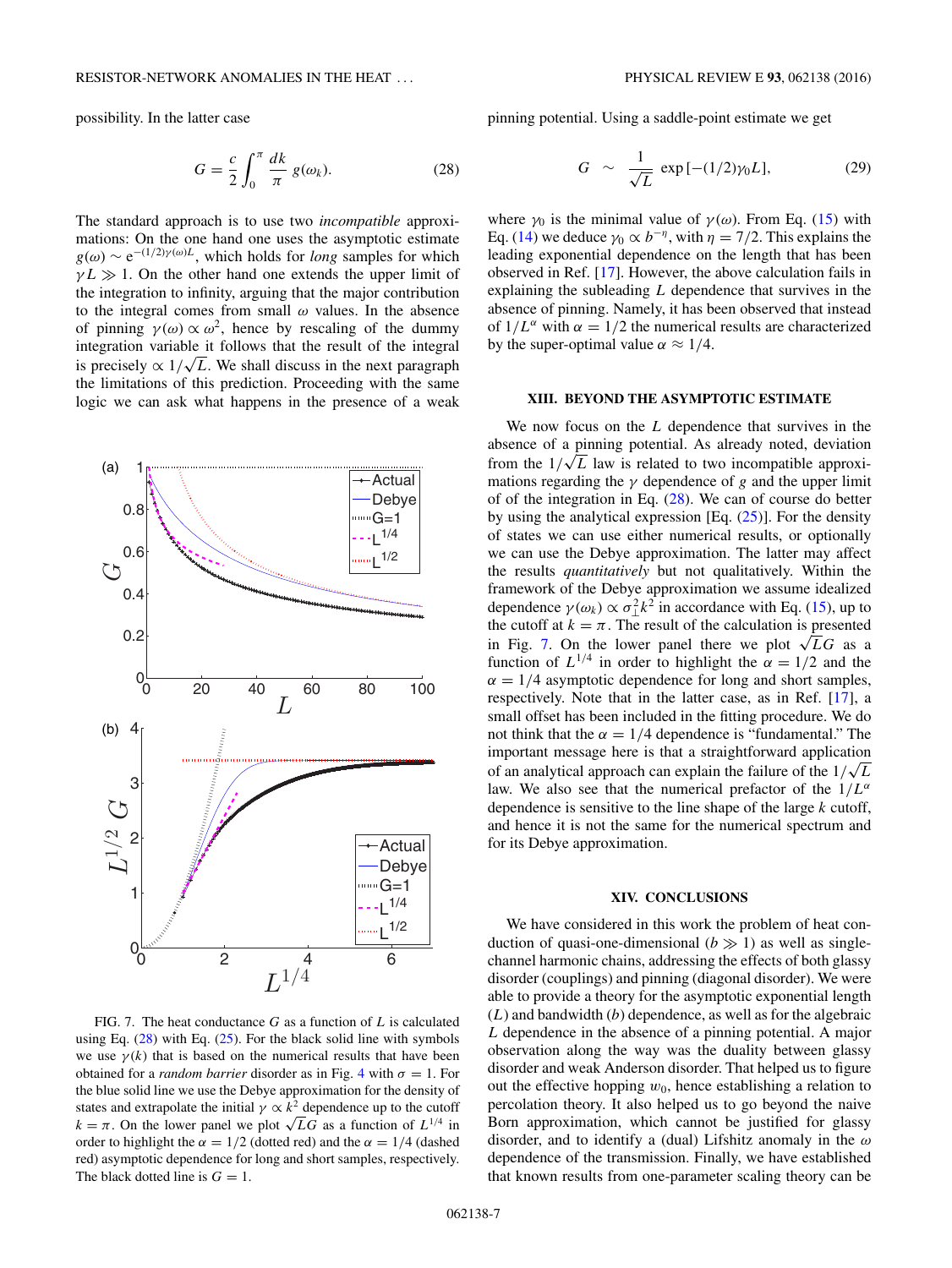<span id="page-7-0"></span>

FIG. 8. The function  $\mathcal{K}(E)$  calculated numerically (symbols). The solid and dashed lines are our approximation  $[Eq. (A6)]$  and the asymptotic 1*/*(8*E*), respectively.

utilized in order to derive the nonasymptotic *L* dependence of the heat conductance.

*Note added.* It has been observed in Ref. [\[24\]](#page-8-0) that the onedimensional localization problem with the distribution Eq. [\(3\)](#page-1-0) describes in a universal way the phononic excitations of a onedimensional Bose-Einstein condensate in a random potential: the superfluid regime is percolating  $(s > 1)$ , while the Mottinsulator regime corresponds to the " $s = 0$ " random-barrier distribution  $[Eq. (2)]$  $[Eq. (2)]$  $[Eq. (2)]$ . The localization length in the anomalous regime  $1 < s < 2$  had been worked out in Ref. [\[25\]](#page-8-0), leading to  $\gamma \propto \omega^s$ , while  $\gamma \propto \omega^2$  applies if  $s > 2$ .

#### **ACKNOWLEDGMENTS**

We thank Boris Shapiro (Technion) for helpful comments. This research has been supported by by the Israel Science Foundation (Grant No. 29/11), and by the NSF Grant No. DMR-1306984.

# **APPENDIX: LOCALIZATION IN WHITE NOISE POTENTIAL**

There is an analytical expression for the counting function of the energy levels for a particle in a white-noise disordered potential. We cite Eq. (1.62) of Ref. [\[26\]](#page-8-0):

$$
\mathcal{N}(E) = \frac{1}{\pi^2} \{ [\text{Ai}(-2E)]^2 + [\text{Bi}(-2E)]^2 \}^{-1}.
$$
 (A1)

In this expression the levels are counted per unit length; Ai and Bi are the Airy functions, and the energy *E* is expressed in scaled units. It reduces to  $\mathcal{N}_0(E) = (2E)^{1/2}/\pi$ , as expected, in the limit of zero disorder. Here we use Eq.  $(A1)$  as an approximation that applies at the bottom of the band, where the scaled energy is

$$
E = \left\{ 2 \frac{\left[ \text{var}(v_n) \right]^2}{w_0} \right\}^{-1/3} \lambda. \tag{A2}
$$

The inverse localization length is related to the counting function by the Thouless relation, namely, Eq. (19) of Ref. [\[27\]](#page-8-0). Note that the subsequent formulas there are confused as far as units are concerned. In order to remedy this confusion we define

$$
\mathcal{K}(E) = \int \frac{\mathcal{N}(z) - \mathcal{N}_0(z)}{E - z} dz
$$
 (A3)

and write the Thouless relation as follows:

$$
\gamma = \left[\frac{\text{var}(v_n)}{2w_0^2}\right]^{1/3} \mathcal{K}\left(\left\{2\frac{\left[\text{var}(v_n)\right]^2}{w_0}\right\}^{-1/3}\lambda\right). \tag{A4}
$$

For large *E* one obtains  $\mathcal{K}(E) \approx 1/(8E)$ , and the Born approximation is recovered:

$$
\gamma = \frac{\text{var}(v_n)}{8w_0 \lambda} = \frac{\text{var}(v_n)}{8w_0^2 k^2}.
$$
 (A5)

For practical purpose we find that an excellent approximation for any  $E > 0$  is provided by

$$
\mathcal{K}(E) \approx \left[1 - \exp\left(-\frac{E}{E_0}\right)\right] \frac{1}{8 E}, \quad \text{(A6)}
$$

where  $E_0 = 0.35$ . See Fig. 8 for a demonstration.

- [1] S. Lepri, R. Livi, and A. Politi, [Phys. Rep.](http://dx.doi.org/10.1016/S0370-1573(02)00558-6) **[377](http://dx.doi.org/10.1016/S0370-1573(02)00558-6)**, [1](http://dx.doi.org/10.1016/S0370-1573(02)00558-6) [\(2003\)](http://dx.doi.org/10.1016/S0370-1573(02)00558-6).
- [2] A. Dhar, [Adv. Phys.](http://dx.doi.org/10.1080/00018730802538522) **[57](http://dx.doi.org/10.1080/00018730802538522)**, [457](http://dx.doi.org/10.1080/00018730802538522) [\(2008\)](http://dx.doi.org/10.1080/00018730802538522).
- [3] N. Li, J. Ren, L. Wang, G. Zhang, P. Hänggi, and B. Li, Rev. Mod. Phys. **[84](http://dx.doi.org/10.1103/RevModPhys.84.1045)**, [1045](http://dx.doi.org/10.1103/RevModPhys.84.1045) [\(2012\)](http://dx.doi.org/10.1103/RevModPhys.84.1045).
- [4] C. W. Chang, D. Okawa, H. Garcia, A. Majumdar, and A. Zettl, [Phys. Rev. Lett.](http://dx.doi.org/10.1103/PhysRevLett.101.075903) **[101](http://dx.doi.org/10.1103/PhysRevLett.101.075903)**, [075903](http://dx.doi.org/10.1103/PhysRevLett.101.075903) [\(2008\)](http://dx.doi.org/10.1103/PhysRevLett.101.075903).
- [5] D. L. Nika, S. Ghosh, E. P. Pokatilov, and A. A. Balandin, [Appl. Phys. Lett.](http://dx.doi.org/10.1063/1.3136860) **[94](http://dx.doi.org/10.1063/1.3136860)**, [203103](http://dx.doi.org/10.1063/1.3136860) [\(2009\)](http://dx.doi.org/10.1063/1.3136860).
- [6] G. Zhang and B. Li, [NanoScale](http://dx.doi.org/10.1039/c0nr00095g) **[2](http://dx.doi.org/10.1039/c0nr00095g)**, [1058](http://dx.doi.org/10.1039/c0nr00095g) [\(2010\)](http://dx.doi.org/10.1039/c0nr00095g).
- [7] H. Li, T. Kottos, and B. Shapiro, [Phys. Rev. E](http://dx.doi.org/10.1103/PhysRevE.91.042125) **[91](http://dx.doi.org/10.1103/PhysRevE.91.042125)**, [042125](http://dx.doi.org/10.1103/PhysRevE.91.042125) [\(2015\)](http://dx.doi.org/10.1103/PhysRevE.91.042125).
- [8] M. Schmidt, T. Kottos, and B. Shapiro, [Phys. Rev. E](http://dx.doi.org/10.1103/PhysRevE.88.022126) **[88](http://dx.doi.org/10.1103/PhysRevE.88.022126)**, [022126](http://dx.doi.org/10.1103/PhysRevE.88.022126) [\(2013\)](http://dx.doi.org/10.1103/PhysRevE.88.022126).
- [9] A. Dhar, [Phys. Rev. Lett.](http://dx.doi.org/10.1103/PhysRevLett.86.5882) **[86](http://dx.doi.org/10.1103/PhysRevLett.86.5882)**, [5882](http://dx.doi.org/10.1103/PhysRevLett.86.5882) [\(2001\)](http://dx.doi.org/10.1103/PhysRevLett.86.5882).
- [10] S. Liu, X. Xu, R. Xie, G. Zhang, and B. Li, [Euro. Phys. J. B](http://dx.doi.org/10.1140/epjb/e2012-30383-8) **[85](http://dx.doi.org/10.1140/epjb/e2012-30383-8)**, [337](http://dx.doi.org/10.1140/epjb/e2012-30383-8) [\(2012\)](http://dx.doi.org/10.1140/epjb/e2012-30383-8).
- [11] A. Dhar and J. L. Lebowitz, [Phys. Rev. Lett.](http://dx.doi.org/10.1103/PhysRevLett.100.134301) **[100](http://dx.doi.org/10.1103/PhysRevLett.100.134301)**, [134301](http://dx.doi.org/10.1103/PhysRevLett.100.134301) [\(2008\)](http://dx.doi.org/10.1103/PhysRevLett.100.134301).
- [12] L. W. Lee and A. Dhar, [Phys. Rev. Lett.](http://dx.doi.org/10.1103/PhysRevLett.95.094302) **[95](http://dx.doi.org/10.1103/PhysRevLett.95.094302)**, [094302](http://dx.doi.org/10.1103/PhysRevLett.95.094302) [\(2005\)](http://dx.doi.org/10.1103/PhysRevLett.95.094302).
- [13] D. Roy and A. Dhar, [Phys. Rev. E](http://dx.doi.org/10.1103/PhysRevE.78.051112) **[78](http://dx.doi.org/10.1103/PhysRevE.78.051112)**, [051112](http://dx.doi.org/10.1103/PhysRevE.78.051112) [\(2008\)](http://dx.doi.org/10.1103/PhysRevE.78.051112).
- [14] B. Li, H. Zhao, and B. Hu, [Phys. Rev. Lett.](http://dx.doi.org/10.1103/PhysRevLett.86.63) **[86](http://dx.doi.org/10.1103/PhysRevLett.86.63)**, [63](http://dx.doi.org/10.1103/PhysRevLett.86.63) [\(2001\)](http://dx.doi.org/10.1103/PhysRevLett.86.63).
- [15] A. Kundu, A. Chaudhuri, D. Roy, A. Dhar, J. L. Lebowitz, and H. Spohn, [Europhys. Lett.](http://dx.doi.org/10.1209/0295-5075/90/40001) **[90](http://dx.doi.org/10.1209/0295-5075/90/40001)**, [40001](http://dx.doi.org/10.1209/0295-5075/90/40001) [\(2010\)](http://dx.doi.org/10.1209/0295-5075/90/40001).
- [16] A. Chaudhuri, A. Kundu, D. Roy, A. Dhar, J. L. Lebowitz, and H. Spohn, [Phys. Rev. B](http://dx.doi.org/10.1103/PhysRevB.81.064301) **[81](http://dx.doi.org/10.1103/PhysRevB.81.064301)**, [064301](http://dx.doi.org/10.1103/PhysRevB.81.064301) [\(2010\)](http://dx.doi.org/10.1103/PhysRevB.81.064301).
- [17] J. D. Bodyfelt, M. C. Zheng, R. Fleischmann, and T. Kottos, [Phys. Rev. E](http://dx.doi.org/10.1103/PhysRevE.87.020101) **[87](http://dx.doi.org/10.1103/PhysRevE.87.020101)**, [020101\(R\)](http://dx.doi.org/10.1103/PhysRevE.87.020101) [\(2013\)](http://dx.doi.org/10.1103/PhysRevE.87.020101)
- [18] Given an eigenstate  $\psi$  we define  $p_n = |\psi_n|^2$ . The normalization is such that  $\sum p_n = 1$ . The participation number PN =  $[\sum p_n^2]^{-1}$  is a measure for the number of sites that are occupied by the eigenstate.
- [19] B. Derrida and E. Gardner, [J. Phys.](http://dx.doi.org/10.1051/jphys:019840045080128300) **[45](http://dx.doi.org/10.1051/jphys:019840045080128300)**, [1283](http://dx.doi.org/10.1051/jphys:019840045080128300) [\(1984\)](http://dx.doi.org/10.1051/jphys:019840045080128300).